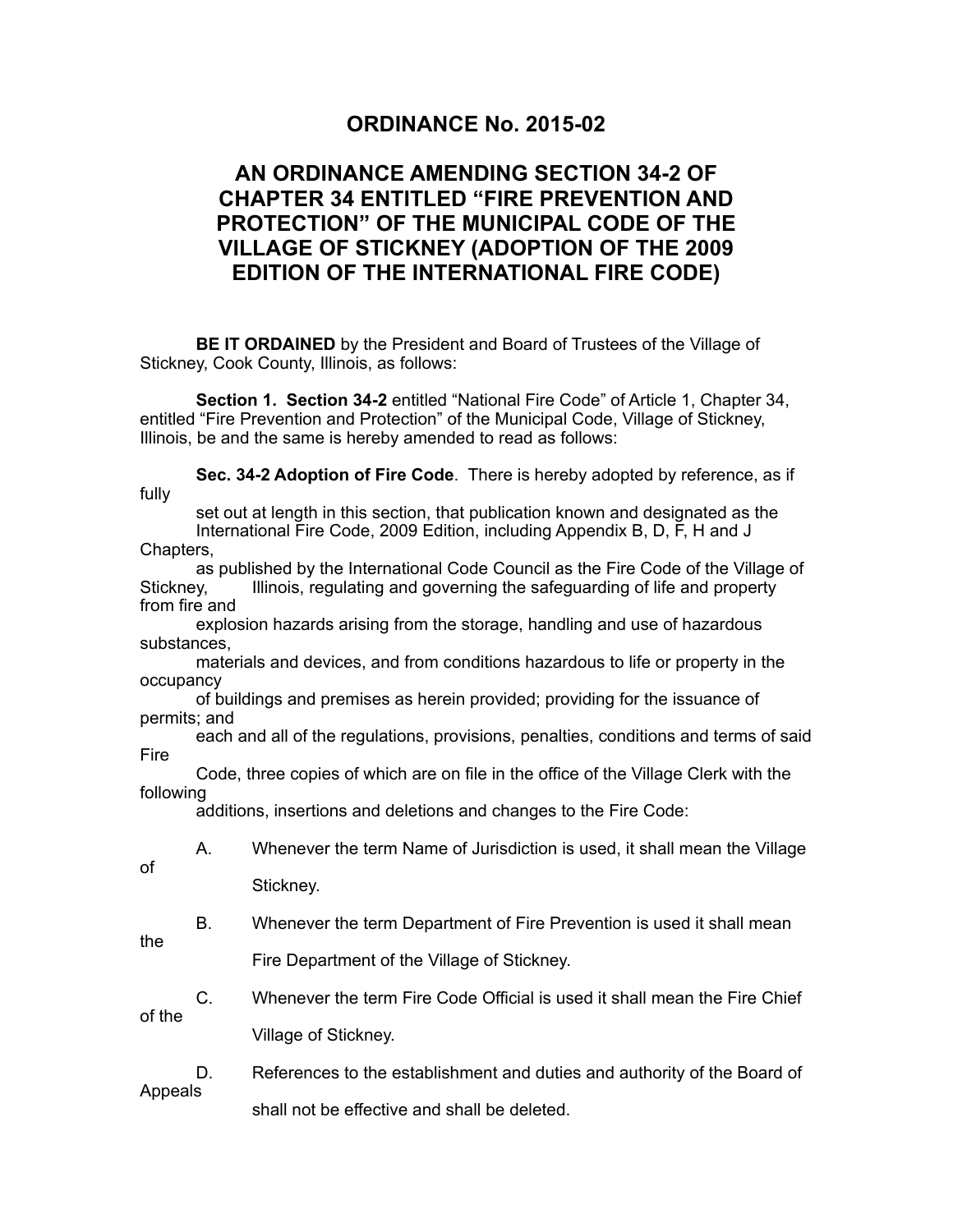| Е.<br>offense, the<br>maximum imprisonment shall be |                                                            | In Section 109.3, "Misdemeanor" shall be inserted as the specified<br>maximum fine shall be inserted as \$1,000 and the<br>inserted as six months. |  |  |  |
|-----------------------------------------------------|------------------------------------------------------------|----------------------------------------------------------------------------------------------------------------------------------------------------|--|--|--|
| F.<br>added as                                      |                                                            | The following sections or subsections of the Fire Code are revised or<br>indicated:                                                                |  |  |  |
|                                                     |                                                            | 102.7 is hereby revised by changing "Chapter 45" to "Chapter 47."                                                                                  |  |  |  |
|                                                     |                                                            | 902.1 definition of Fire Area is hereby revised to read as follows:                                                                                |  |  |  |
|                                                     |                                                            | The aggregate floor area bounded by the exterior walls of a                                                                                        |  |  |  |
| building:                                           |                                                            | regardless of fire walls, fire barriers, or fire resistance rate                                                                                   |  |  |  |
| horizontal                                          |                                                            | assemblies.                                                                                                                                        |  |  |  |
|                                                     |                                                            | 903.2 is hereby revised to read:                                                                                                                   |  |  |  |
|                                                     |                                                            | 903.2 Where required. Approved automatic sprinkler systems in                                                                                      |  |  |  |
| new                                                 |                                                            | buildings and structures shall be provided in the locations                                                                                        |  |  |  |
| described in                                        |                                                            | 903.2.1 through 903.2.12 as amended.                                                                                                               |  |  |  |
|                                                     |                                                            | Approved automatic sprinkler systems shall be provided in existing                                                                                 |  |  |  |
| buildings                                           | and structures when any of the following conditions exist: |                                                                                                                                                    |  |  |  |
| automatic                                           | 1.                                                         | A change of use occurs and the new use would require an                                                                                            |  |  |  |
|                                                     |                                                            | sprinkler system if it were a new building or structure.                                                                                           |  |  |  |
|                                                     | 2.                                                         | When an addition is made to the building or structure resulting in                                                                                 |  |  |  |
| or                                                  |                                                            | enlarging a fire area that would necessitate an automatic sprinkler<br>system if it were a new building or structure.                              |  |  |  |
| improvements<br>existing<br>or                      | 3.                                                         | When the building or structure receives alterations or                                                                                             |  |  |  |
|                                                     |                                                            | valued at or costing 50% or more of the replacement cost of the                                                                                    |  |  |  |
|                                                     |                                                            | building or structure; or when 50% or more of the existing building                                                                                |  |  |  |
|                                                     |                                                            | structure is being altered or improved.                                                                                                            |  |  |  |
|                                                     | 903.2.1.1 item 1 is hereby revised to read:                |                                                                                                                                                    |  |  |  |
|                                                     | 1.                                                         | The fire area exceeds 5,000 square feet.                                                                                                           |  |  |  |
|                                                     |                                                            | 903.2.1.3 item 1 is hereby revised to read:                                                                                                        |  |  |  |
|                                                     | 1.                                                         | The fire area exceeds 5,000 square feet.                                                                                                           |  |  |  |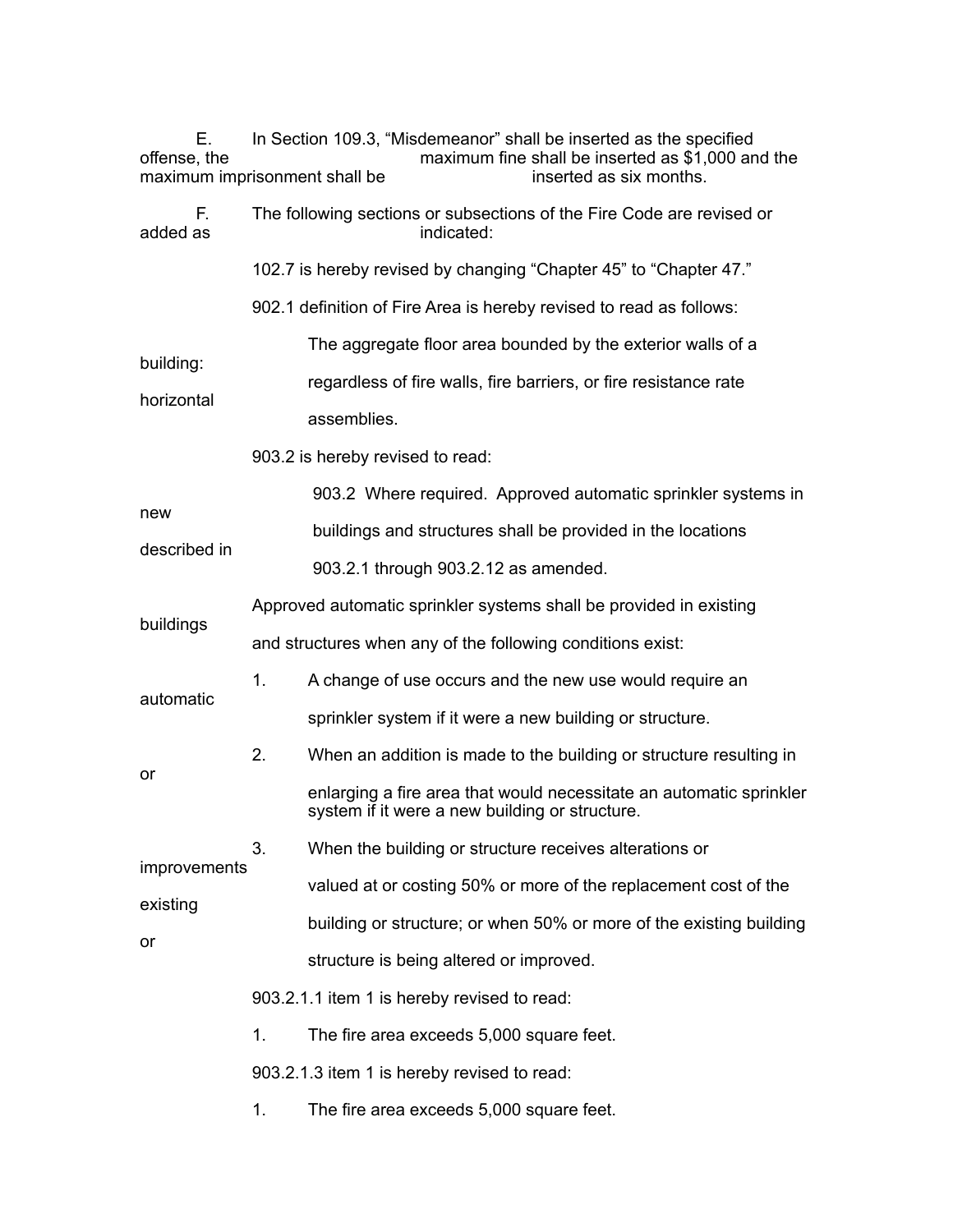|                          | 903.2.1.4 item 1 is hereby revised to read:                       |    |                                                                  |  |  |  |
|--------------------------|-------------------------------------------------------------------|----|------------------------------------------------------------------|--|--|--|
|                          | 1 <sub>1</sub><br>The fire area exceeds 5,000 square feet.        |    |                                                                  |  |  |  |
|                          | 903.2.3 Group E item 1 is hereby revised to read:                 |    |                                                                  |  |  |  |
| in area.                 | 1 <sub>1</sub>                                                    |    | Throughout all Group E fire areas greater than 5,000 square feet |  |  |  |
|                          | 903.2.4 is hereby revised to read:                                |    |                                                                  |  |  |  |
|                          | 903.2.4 Group F-1 and F-2. An automatic sprinkler system shall    |    |                                                                  |  |  |  |
| be                       | provided throughout all buildings containing a Group F-1 or Group |    |                                                                  |  |  |  |
| $F-2$                    |                                                                   |    | occupancy where one of the following conditions exists:          |  |  |  |
|                          |                                                                   | 1. | $-2-$<br>A Group F-1 or F-2 fire area exceeds 5,000 square feet. |  |  |  |
|                          |                                                                   | 2. | A Group F-1 or F-2 fire area is located more than three          |  |  |  |
| stories                  |                                                                   |    | above grade plane.                                               |  |  |  |
|                          |                                                                   | 3. | Deleted.                                                         |  |  |  |
|                          | 903.2.7 Group M, Item 1 is hereby revised to read:                |    |                                                                  |  |  |  |
|                          |                                                                   | 1. | A Group M fire area exceeds 5,000 square feet.                   |  |  |  |
|                          |                                                                   |    | 903.2.7 Group M is further revised by deleting Item 3.           |  |  |  |
|                          |                                                                   |    | 903.2.9 Group S-1 is hereby revised to read:                     |  |  |  |
| be provided<br>where one |                                                                   |    | 903.2.9 Groups S-1 and S-2. An automatic sprinkler system shall  |  |  |  |
|                          |                                                                   |    | throughout all buildings containing a Group S-1 or S-2 occupancy |  |  |  |
|                          |                                                                   |    | of the following conditions exists:                              |  |  |  |
| stories                  |                                                                   | 1. | A Group S-1 or S-2 fire area exceeds 5,000 square feet.          |  |  |  |
|                          |                                                                   | 2. | A Group S-1 or S-2 fire area is located more than three          |  |  |  |
|                          |                                                                   |    | above grade plane.                                               |  |  |  |
|                          |                                                                   | 3. | Deleted.                                                         |  |  |  |
|                          | 903.2.9.1 items 1 and 2 are hereby revised to read:               |    |                                                                  |  |  |  |
| including                |                                                                   | 1. | Buildings having two or more stories above grade plane,          |  |  |  |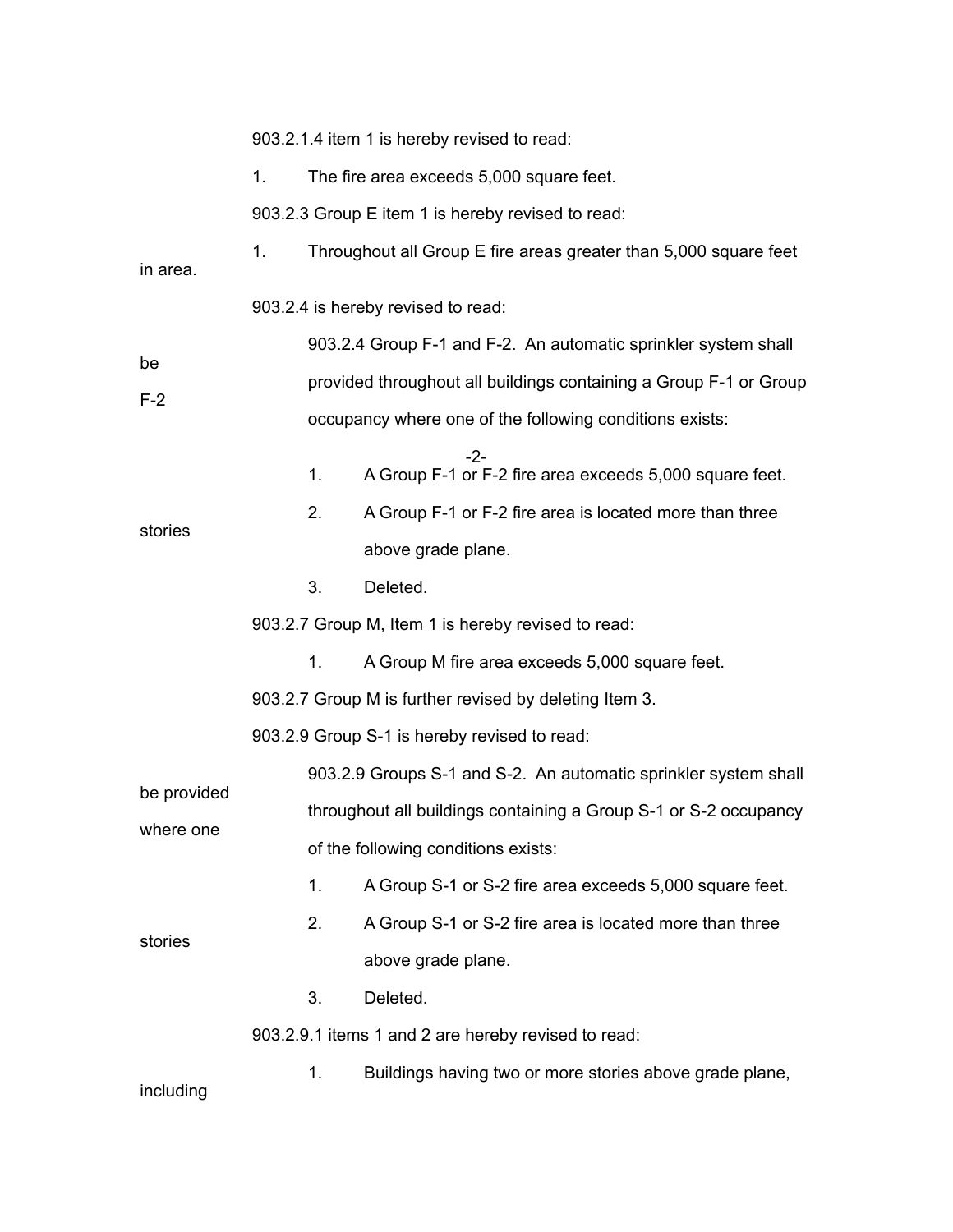|                                             |                                                                  |                                                                | basements with a fire area containing a repair garage                                                        |  |  |  |  |
|---------------------------------------------|------------------------------------------------------------------|----------------------------------------------------------------|--------------------------------------------------------------------------------------------------------------|--|--|--|--|
| exceeding                                   |                                                                  |                                                                | 5,000 square feet.                                                                                           |  |  |  |  |
|                                             |                                                                  | 2.                                                             | Buildings no more than one story above grade plane, with                                                     |  |  |  |  |
| a fire<br>feet.                             |                                                                  |                                                                | area containing a repair garage exceeding 5,000 square                                                       |  |  |  |  |
|                                             |                                                                  |                                                                |                                                                                                              |  |  |  |  |
| read:                                       |                                                                  |                                                                | 903.2.10 Group S-2 enclosed parking garage item 1 is hereby revised to                                       |  |  |  |  |
| exceeds 5,000                               |                                                                  | 1 <sub>1</sub>                                                 | Where the fire area of the enclosed parking garage                                                           |  |  |  |  |
|                                             |                                                                  |                                                                | square feet.                                                                                                 |  |  |  |  |
|                                             |                                                                  |                                                                | 903.3.5 Water Supplies is hereby revised to read:                                                            |  |  |  |  |
|                                             |                                                                  |                                                                | 903.3.5 Water Supplies. Water supplies for automatic sprinkler                                               |  |  |  |  |
| systems                                     |                                                                  | shall comply with this section and the standards referenced in |                                                                                                              |  |  |  |  |
| 903.3.1.                                    |                                                                  |                                                                | The potable water supply shall be protected against backflow in                                              |  |  |  |  |
| accordance                                  |                                                                  |                                                                | with the requirements of this section and the Plumbing Code                                                  |  |  |  |  |
| applicable to the                           |                                                                  |                                                                | Village of Stickney. Hydrant water flow data used for any sprinkler                                          |  |  |  |  |
| system                                      |                                                                  |                                                                | shall be no more than one (1) year old.                                                                      |  |  |  |  |
|                                             |                                                                  |                                                                |                                                                                                              |  |  |  |  |
|                                             |                                                                  |                                                                | -3-<br>The following subsection is hereby added:                                                             |  |  |  |  |
|                                             | 903.3.8 Groups S and F speculative buildings and structures with |                                                                |                                                                                                              |  |  |  |  |
| ceilings                                    |                                                                  |                                                                | of 25 feet or more. Where a building or structure of Use Group S                                             |  |  |  |  |
| or F with a<br>specific tenant is known, an |                                                                  |                                                                | ceiling height of 25 feet or more is proposed and no<br>ESFR sprinkler system designed for                   |  |  |  |  |
| storage height shall be provided.           |                                                                  |                                                                | Class IV commodities stored on racks to the<br>greatest possible                                             |  |  |  |  |
|                                             |                                                                  |                                                                | The initial paragraph of 903.4.1 is hereby revised to read:                                                  |  |  |  |  |
|                                             | 903.4.1 Monitoring. Alarm, supervisory and trouble signals shall |                                                                |                                                                                                              |  |  |  |  |
| be distinctly<br><b>Stickney Fire</b>       |                                                                  |                                                                | different and shall be automatically transmitted directly to the                                             |  |  |  |  |
|                                             |                                                                  |                                                                |                                                                                                              |  |  |  |  |
|                                             |                                                                  |                                                                |                                                                                                              |  |  |  |  |
|                                             |                                                                  |                                                                | Department Communications Center.                                                                            |  |  |  |  |
|                                             |                                                                  |                                                                | The following subsections are hereby added:<br>903.4.2.1 Outside Devices. Provide an outside audible horn or |  |  |  |  |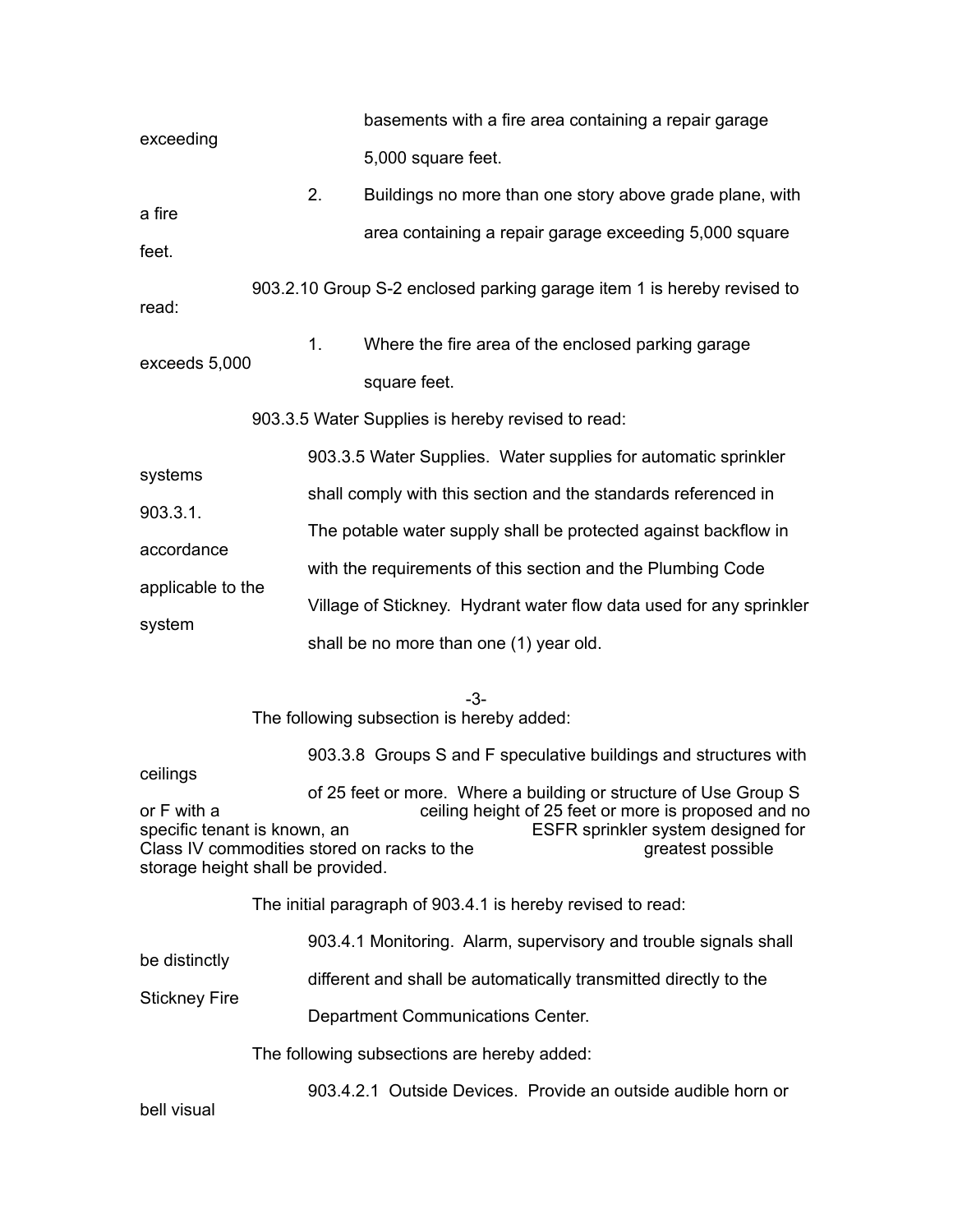(75 cd clear strobe) device over the fire department connection.

| provided                         | 903.4.2.2. Occupant notification. All sprinklered buildings shall be                                                                       |
|----------------------------------|--------------------------------------------------------------------------------------------------------------------------------------------|
|                                  | with occupant notification appliances.                                                                                                     |
| inspectors test valves           | 903.4.2.3. Access to test valves. Fire sprinkling system                                                                                   |
| feet above the                   | shall be accessible at all times and located no more than six (6)                                                                          |
| marked as to which               | finished floor. On multiple riser systems test valves shall be                                                                             |
|                                  | riser and area it tests.                                                                                                                   |
|                                  | 903.4.3. Floor Control Valves is hereby revised to read:                                                                                   |
| control                          | 903.4.3. Floor Control Valves. Approved supervised indicating                                                                              |
| each                             | valves shall be provided at the point of connection to the riser on                                                                        |
| water                            | floor in multiple story buildings. Provide floor control valves with                                                                       |
|                                  | flow switches for each floor.                                                                                                              |
|                                  | The following sections and subsections are hereby added:                                                                                   |
| provide                          | 903.4.4. Automatic Sprinklers. Where automatic sprinklers                                                                                  |
|                                  | protection to an area with an approved flow switch interconnected                                                                          |
| to                               | the fire alarm system, and the area is easily identifiable as to the<br>location of the activation, additional automatic detectors are not |
| required.                        | When a building has numerous rooms protected by a zoned                                                                                    |
| sprinkler system,<br>rapid means | additional smoke detectors shall be required to provide a more                                                                             |
|                                  | to identify the location of a fire.                                                                                                        |
|                                  | 903.3.5.3. Minimum Safety Factor. Provide a minimum 10% or 5                                                                               |
| psi                              | minimum safety factor, and the system demand shall be 5 psi                                                                                |
| minimum above                    | the season low water flow test supply.                                                                                                     |
|                                  | 903.7. Hydraulic Name Plate. By each hydraulically calculated                                                                              |
| area, on                         | each drawing provide a copy of the hydraulic name plate.                                                                                   |
|                                  | -4-<br>903.9. Fire Pump Test Header. Provide an outside test header on                                                                     |
| fire pump                        | installations.                                                                                                                             |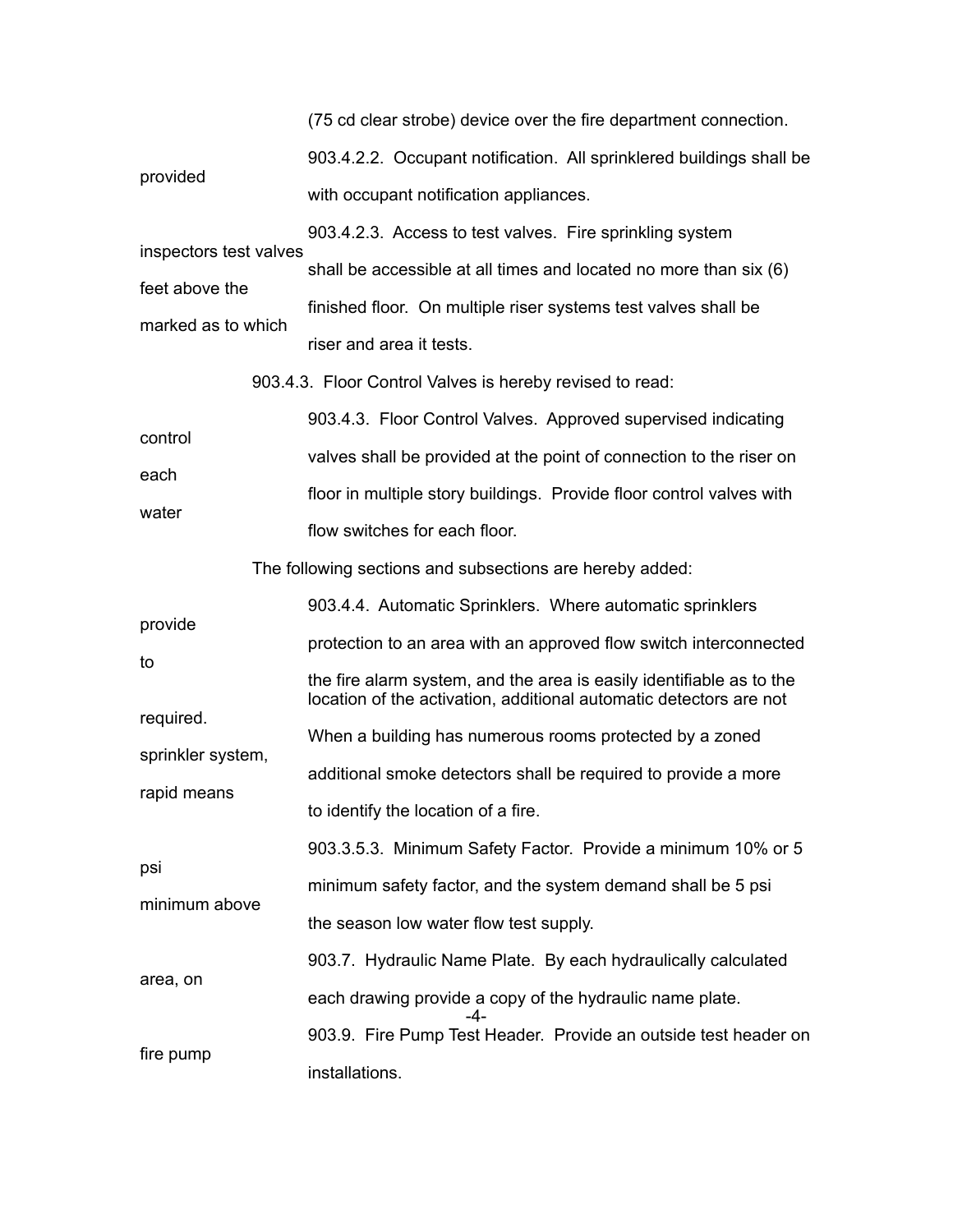903.10. Private Fire Hydrants. Fire hydrants shall be provided around the perimeter of the building in 300 feet increments. A fire hydrant shall be located within 100 feet of the fire department connection on the fire protection water supply to the building. Fire flow requirements are subject to the provisions of Terminosium Appendix B. 903.11. Outdoor Access. Provide an outdoor access to the sprinkler riser valve room and fire pump room. 903.12. Minimum separation of sprinkler valve room. Provide a minimum one(1) hour separation of sprinkler valve room. 903.13. Warehouse Storage Areas. In all storage areas<br>square feet and in all storage areas square feet and in all storage areas exceeding 12 feet in height, provide inside 2  $\frac{1}{2}$  inch fire hose valves with 1  $\frac{1}{2}$  inch reducer to a 1  $\frac{1}{2}$  inch connection.<br>warehouse and/or storage area.<br>Provide additional 2 1/2 inch warehouse and/or storage area. fire hose valves so that no portion of the warehouse and/or storage area is more than 120 feet maximum travel distance to a fire hose valve. Show the locations of all obstructions and/or racks on the drawing. The fire hose valves system pipings shall be: 1. A separate riser piping system. 2. The 2  $\frac{1}{2}$  inch valves shall be supplied by a minimum of 4 inch with 2 ½ inch drops to each valve. 3. Where system pressures exceed 100 psi, provide reduced pressure field adjustable type valves. 907.1.4. Fire Alarm System. A fire alarm system shall be of the<br>type except when monitoring a single sprinkler ris type except when monitoring a single sprinkler riser and control valves. The initial paragraph of 907.2. is hereby revised to read: 907.2. Where required – New Buildings and Structures. An approved fire alarm system installed in accordance with the provisions of this Code and NFPA 72 shall be provided in new buildings and structures in accordance with 907.2.1 through 907.2.24, and provide occupant notification in accordance with 907.6, unless other requirements are provided by other sections of this Code.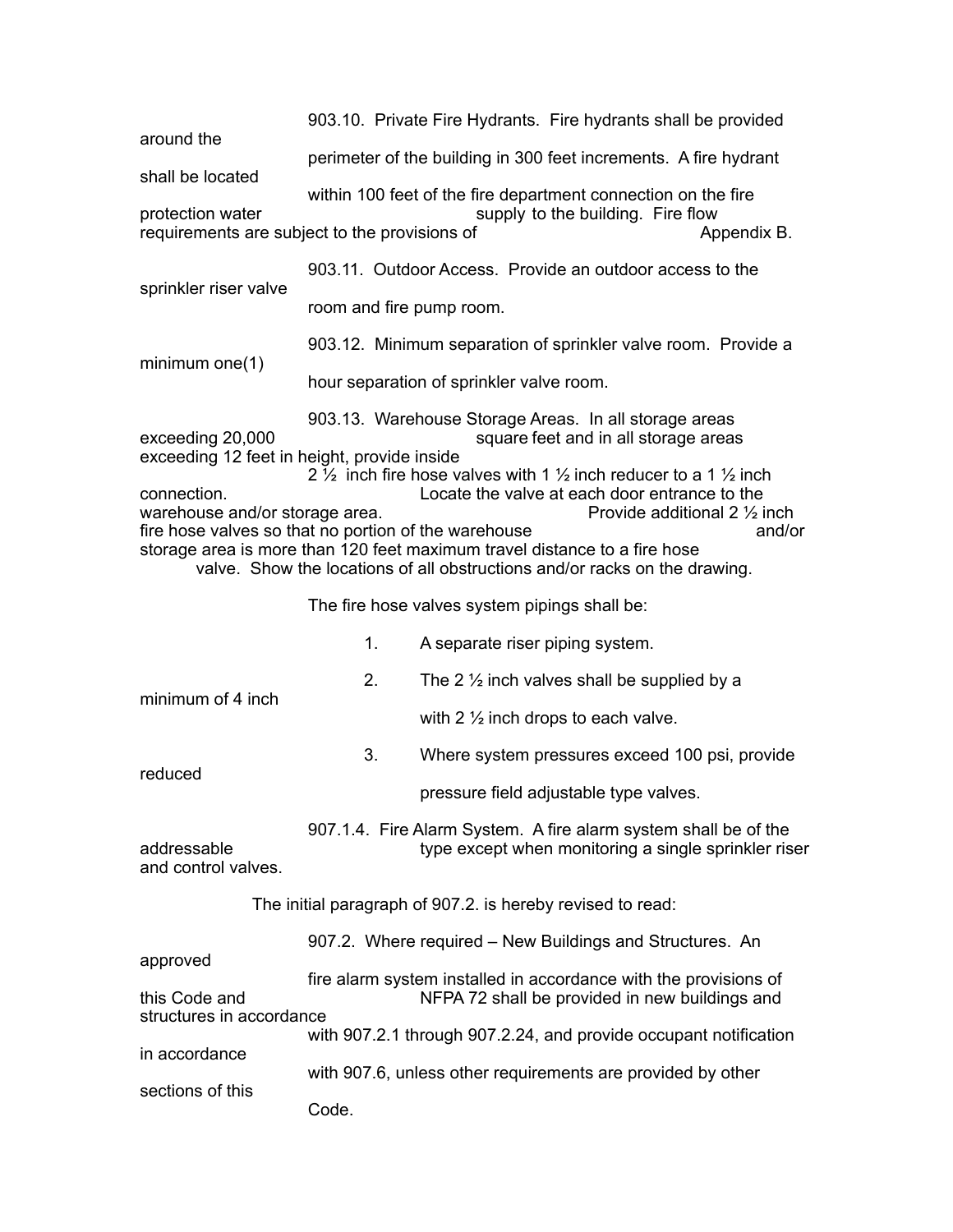The following subsections are hereby added:

| switch                                                                                | 907.2.7.2. Multi-Tenant use. Multi-Tenant Use Group M Buildings<br>will be "ring by tenant" activated by the fire sprinkler system flow |  |  |  |  |
|---------------------------------------------------------------------------------------|-----------------------------------------------------------------------------------------------------------------------------------------|--|--|--|--|
|                                                                                       |                                                                                                                                         |  |  |  |  |
|                                                                                       | $-5-$<br>for that space of automatic fire detection and shall include a                                                                 |  |  |  |  |
| weatherproof<br>directed<br>minimum.                                                  | clear outside strobe over the entrance to each tenant space as                                                                          |  |  |  |  |
|                                                                                       | by the fire department. All outside strobes shall be 75 candela                                                                         |  |  |  |  |
|                                                                                       | 907.2.24. Unsprinkled Buildings and Structures. An approved                                                                             |  |  |  |  |
| automatic alarm                                                                       | system shall be installed in all use groups not provided with an                                                                        |  |  |  |  |
| automatic                                                                             | sprinkler system. Automatic smoke detection shall be used except                                                                        |  |  |  |  |
| where                                                                                 | ambient conditions would result in nuisance alarm conditions.                                                                           |  |  |  |  |
|                                                                                       | 907.7.3.1. is hereby revised by adding the following:                                                                                   |  |  |  |  |
| shall be                                                                              | All fire alarm control panels or full function annunciator panels                                                                       |  |  |  |  |
| approved                                                                              | installed within ten (10) feet of the main entrance, or in locations                                                                    |  |  |  |  |
|                                                                                       | by the fire department.                                                                                                                 |  |  |  |  |
|                                                                                       | The following subsection is hereby added:                                                                                               |  |  |  |  |
| connections                                                                           | 912.1.1. Fire department connections. All fire department                                                                               |  |  |  |  |
|                                                                                       | shall be 4 inch story connections with 30 degree down turn.                                                                             |  |  |  |  |
|                                                                                       | 1006.3 is hereby revised to add item 6 to read:                                                                                         |  |  |  |  |
| and                                                                                   | 6. All rooms containing building fire sprinkler riser(s), fire pump)s)                                                                  |  |  |  |  |
|                                                                                       | fire control panel(s).                                                                                                                  |  |  |  |  |
| <b>Section 2 Effective Date</b> This Ordinance shall be in full force and effect from |                                                                                                                                         |  |  |  |  |

**Section 2. Effective Date.** This Ordinance shall be in full force and effect from and after its passage, approval and publication in pamphlet form as provided by law.

Passed this 3rd day of March, 2015.

**AYES: Trustees DeLeshe, Gomez, Sleigher, Savopoulos and White NAYS: Trustee Lazansky ABSENTIONS:**